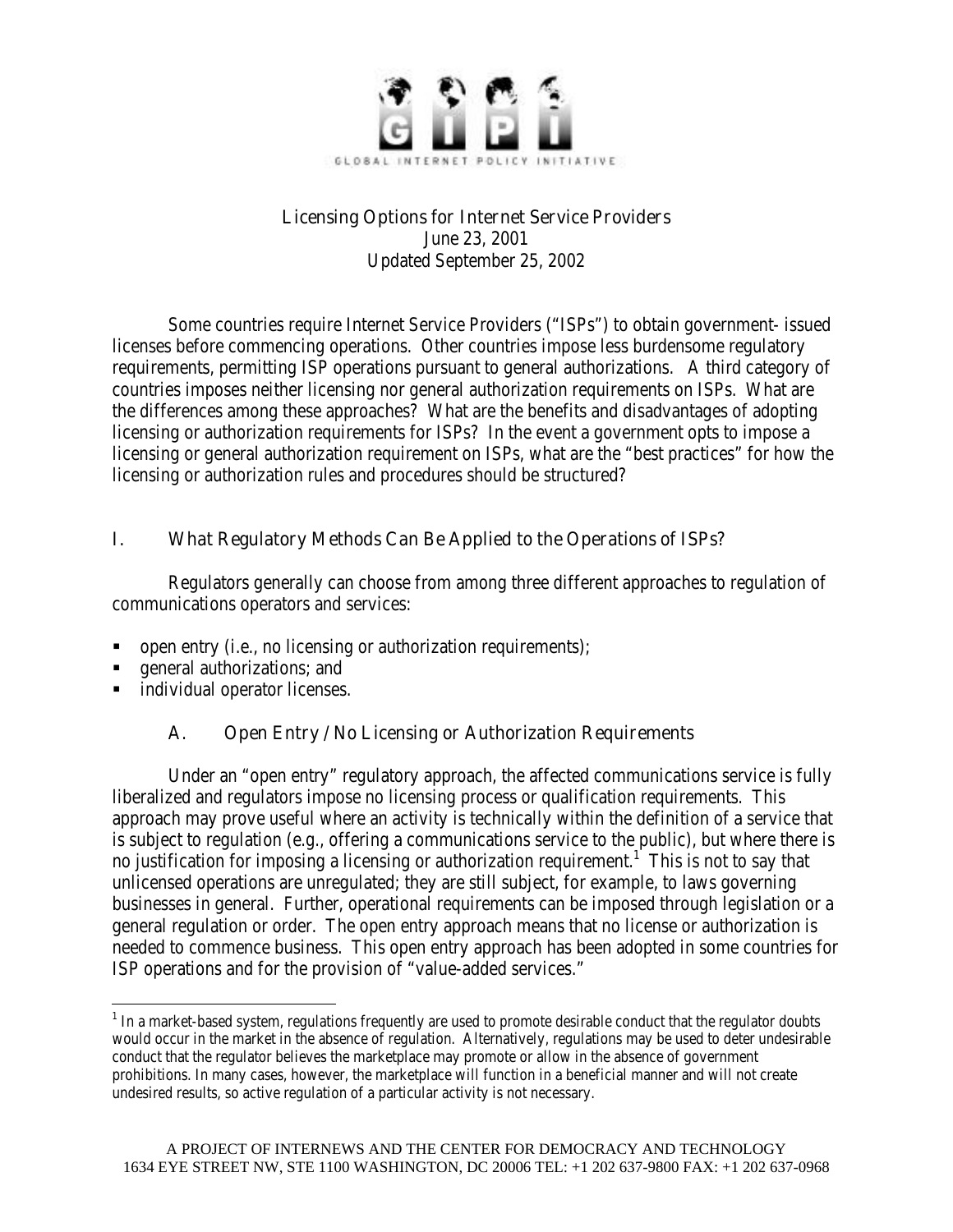The U.S., for example, does not license or authorize  ${\rm ISPs.}^2$  Instead, e-mail, data and Internet services are treated as "information services," and ISPs are permitted to operate unfettered in a competitive and free market, subject only, with a few limited exceptions, to general business laws.<sup>3</sup> The decision not to license Internet service providers or regulate these services has played an important role in the expansion of the Internet in the U.S. Likewise, under the approach favored by the European Union, ISPs and other information services should require no license or prior authorization to operate.

However, not all countries have adopted a completely non-regulatory approach towards ISPs or related information services. A number of countries follow a "general authorization" scheme and others require ISPs to obtain a license or other form of approval prior to commencing operations. These two regulatory systems are briefly described below.

#### B. General Authorizations

 $\overline{a}$ 

General authorizations are used to permit an entity to provide a service without obtaining a prior explicit grant or approval by the national regulatory authority. The terms of the general authorization can be established in advance through either a class license, a rule or regulation, or general legislation. Any entity that complies with the defined terms and conditions of the  $\alpha$ uthorization<sup>4</sup> is permitted to provide the service without any further decision or licensing action by the regulator.<sup>5</sup>

This method of authorizing service providers is useful where the issuance of individual licenses is not justified, but where there are significant regulatory objectives that can be achieved by establishing broad, general conditions. The European Union permits a general authorization scheme for ISPs and all other electronic communications services.

<sup>&</sup>lt;sup>2</sup>Although the U.S. regulates "telecommunications services" when such services are provided by common carriers, it has opted not to regulate the provision of "information services," such as Internet access, that are provided over these telecommunications facilities. The U.S. has determined that the public interest does not require the regulation of these information services.

 $3$  The Federal Communications Commission ("FCC"), the federal agency which regulates the provision of most communications services in the U.S., also has declined to impose regulations that would guarantee ISP access to the increasingly important cable platform. To date, the FCC has declined to intervene in some of the infrastructure access questions that have been raised by information service providers and has instead opted to let these issues be resolved by the marketplace.

 $^4$  The conditions imposed in these authorizations frequently relate to consumer protection and essential technical requirements. See the discussion in Section III regarding permissible authorization procedures.

<sup>&</sup>lt;sup>5</sup> Directive 2002/20/EC of the European Parliament and of the Council of 7 March 2002 on the authorisation of electronic communications networks and services, Official Journal 24.4.2002, p. L 108/21 ("Authorisation Directive") , available online at:

http://europa.eu.int/information\_society/topics/telecoms/regulatory/new\_rf/index\_en.htm [Note - works in MS Internet Explorer only, not Netscape Navigator.]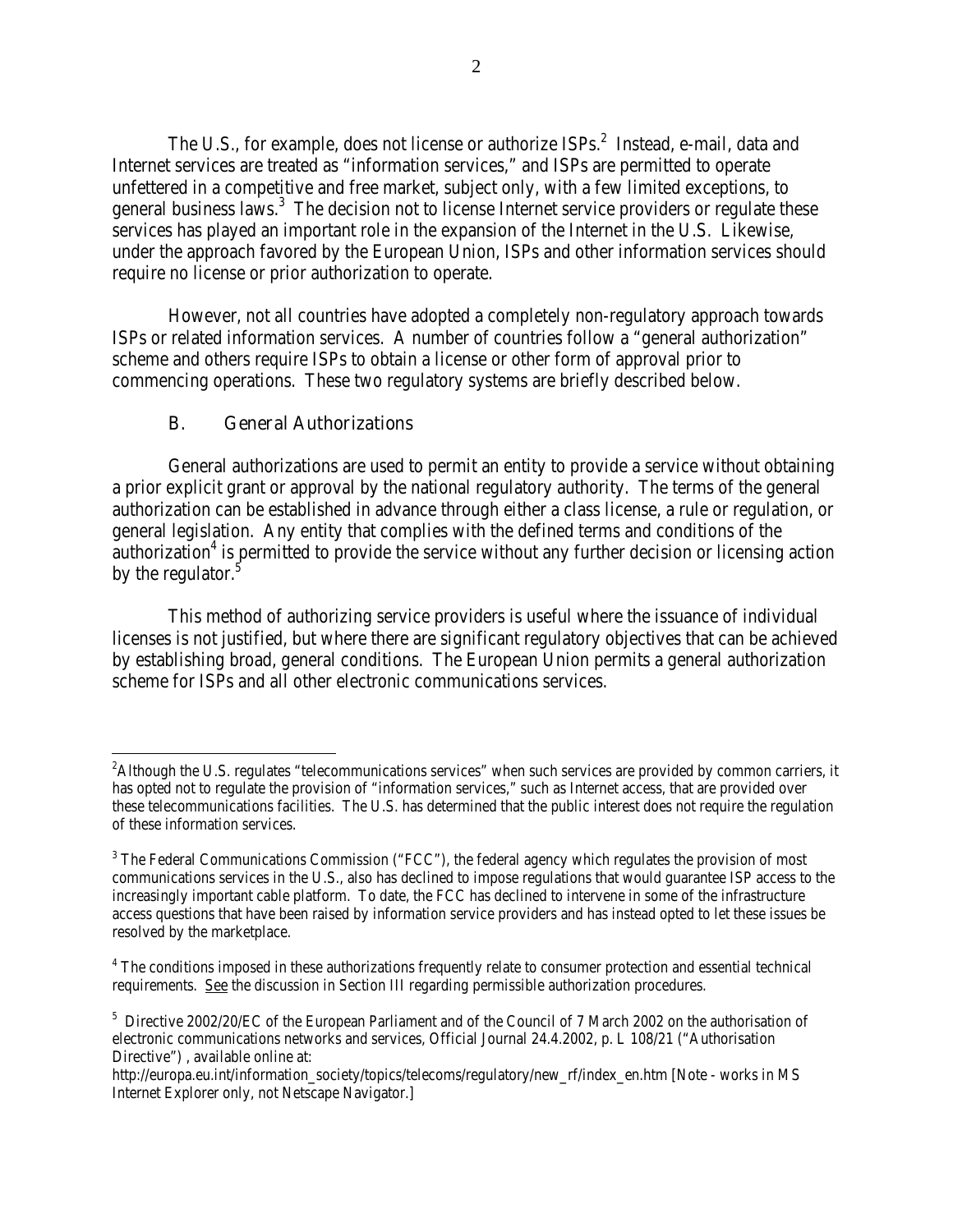#### C. Individual Operator Licenses

 $\overline{a}$ 

Individual licenses are granted by a national regulatory authority to permit an entity to provide a communications service or to operate specific facilities. Licenses may be subject to conditions established under general law (i.e., conditions that are applied to all operators). In some cases, additional obligations also are included as a specific condition of the individual license. Licenses, therefore, frequently subject an entity's operations to regulatory obligations that are far more extensive than those required in a general authorization.

In contrast to entities operating pursuant to general authorizations, service providers that are subject to a licensing regime are not entitled to commence their service operations until the regulatory authority has granted explicit permission and issued a license. Individual licensing mechanisms, therefore, are most appropriate where the regulator seeks to control the structure or functioning of a market and the entry of service providers into a particular market. This situation could occur, for example, where the regulator seeks to maximize the use of a scarce resource (i.e., radio spectrum), perhaps by permitting only a limited number or type of providers to offer the service. For these reasons, licenses are usually awarded pursuant to a competitive selection process.

In light of the heavy involvement and oversight demanded of the regulator under this licensing scheme and the significant regulatory burdens placed on service providers, it is not surprising that the European Union has concluded that the use of an individual licensing mechanism is not justified for ISPs.<sup>6</sup> Individually, many countries have determined that ISPs should be permitted to operate under a lesser regulatory burden than that imposed by an individual licensing scheme.<sup>7</sup> Some countries, however, have opted to impose a licensing requirement on ISPs.<sup>8</sup>

#### II. What Are the Pros and Cons of Adopting a Licensing or Prior Authorization Requirement for ISPs?

The decision to adopt an individual licensing mechanism for ISPs effectively establishes a nation's regulatory authority as the country's "gatekeeper" to the Internet market. If the regulator adopts requirements for ISPs that are unduly burdensome, restrictive or opaque, these procedures may slow or prevent the entrance of ISPs into a nation's market. The licensing

 $^6$  Under current EU law, the provision of voice telephony can be licensed. There is a proposal pending, however, that would limit licensing even in the field of telephone services only to situations that involve rights to use scarce radio frequencies and numbers.

 $^7$  For example, a website maintained by the International Trade Administration of the U.S. Department of Commerce ("ITA") indicates that, as of November 1999, France, Sweden, Finland and Canada did not require ISPs to obtain licenses. Belgium and Austria did not require ISPs to obtain a license, however, both required ISPs to submit a declaration form to the relevant national regulatory authority before initiating operations. Italy required ISPs to obtain a general authorization.

 $^8$  The ITA website indicates that, as of late 1999, Venezuela and Argentina required ISPs to obtain value added service licenses. Greece, Turkey and Portugal also reportedly required individual licensing of ISPs.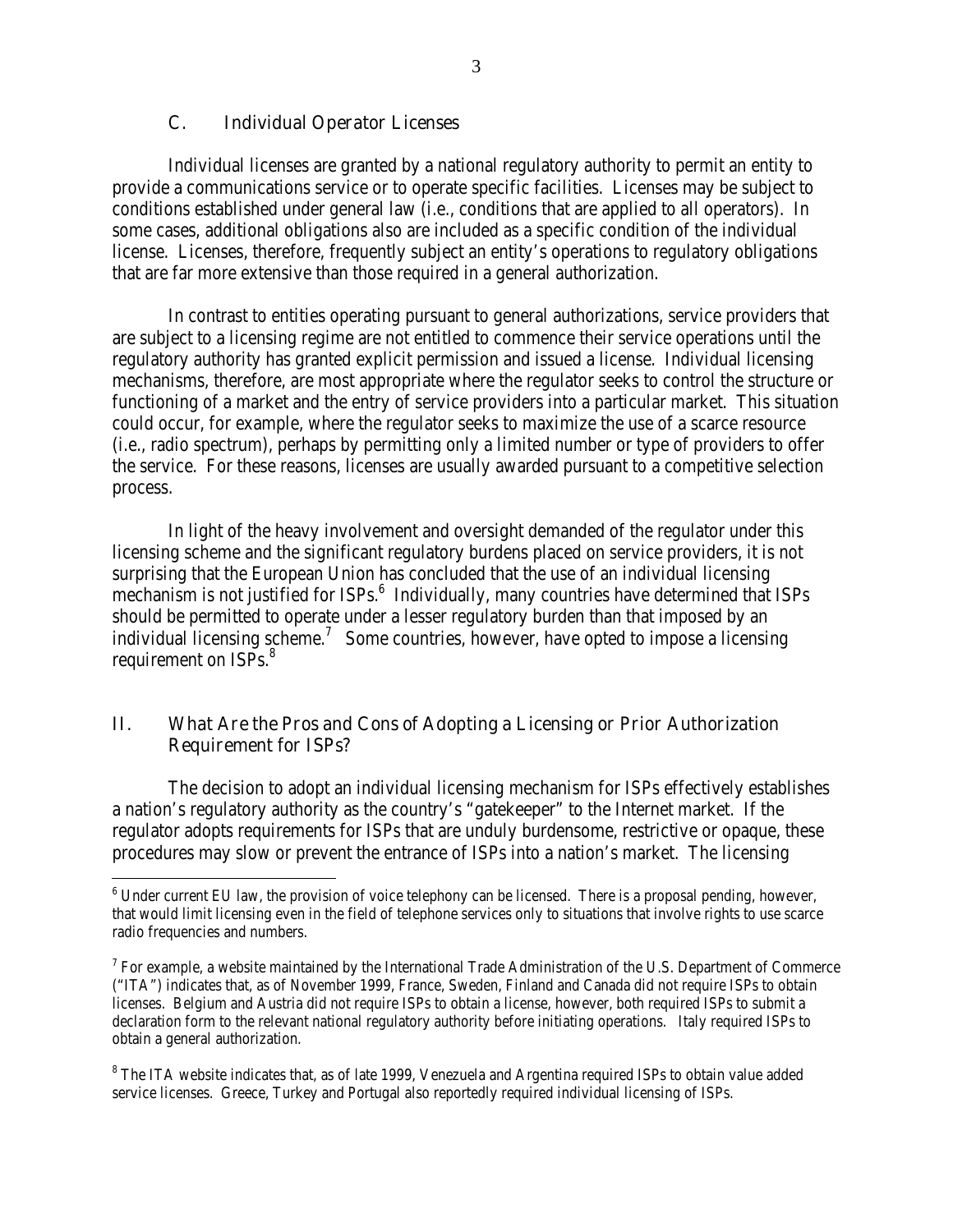process thus can become a means for regulators to restrict, intentionally or not, the market access of ISPs, which will keep costs high and limit the overall growth of the country's communications and information services. To avoid such results, the U.S. and the European Union advocate that countries not adopt licensing requirements.

Although this deregulatory approach has many advantages, it may not be appropriate in every market. To the contrary, there may be legitimate reasons for countries to require individual licenses where the telecommunications market is not fully competitive or where the business regulatory and consumer protection framework has not yet been established. In some markets, therefore, it may be beneficial to provide ISPs with some type of licensing mechanism.

In some countries, regulators detail, in the license itself, the rights as well as the obligations of communications service providers. In some instances the license constitutes an actual contract between the regulator and the operator. $9$  Consumer protection conditions (those related, e.g., to price regulation; billing practices; consumer complaint mechanisms; dispute resolution; limitations on liability for service defaults; and mandatory services due to consumers, such as directory services, operator assistance and emergency services) and conditions related to interconnection are frequently described in telecommunications licenses that are issued to carriers in such countries. In Mexico, for example, quality of service standards and targets for the telecommunications carrier are explicitly included in the carrier's license. Similarly, the license may specify rights to which the operator is entitled.

This licensing practice differs from that found in countries, such as the U.S. and Canada, where there has not been a tradition of issuing licenses for certain telecommunications or information services. In the U.S. and Canada, regulatory terms and conditions have traditionally been imposed on service providers through decisions, orders or tariff approval processes of a government regulatory authority rather than through the terms of an individual license. In Canada, for example, quality of service standards, targets and other matters are not included in a telecommunications license and would instead be specified in ancillary decisions and orders of the regulator.

The use of licenses that detail the specific rights and obligations of service providers may be desirable, however, in countries that lack clear or consistent regulatory policies or frameworks, or that have economic or governance problems. Countries that lack an established regulatory framework yet seek to facilitate growth of and investment in communications or information service providers may choose to issue licenses in order to provide sufficient regulatory certainty to these service providers.

By specifying the rights and obligations of an ISP, a license may provide the relevant stakeholders - including the ISP, its investors, the government, and even consumers - with a clear understanding of what the ISP is, and is not, permitted or required to do during the term of its

 $\overline{a}$  $9$  This approach is used where licenses are granted by way of traditional "concessions." Licenses in this format generally describe the rights and obligations of both the regulator and the operator in detail and are signed by both parties. See Telecommunications Regulation Handbook – Licensing Telecommunications Services (Module 2), ed. Hank Intven (2000) at 2-9, http://www.infodev.org/projects/314regulationhandbook/.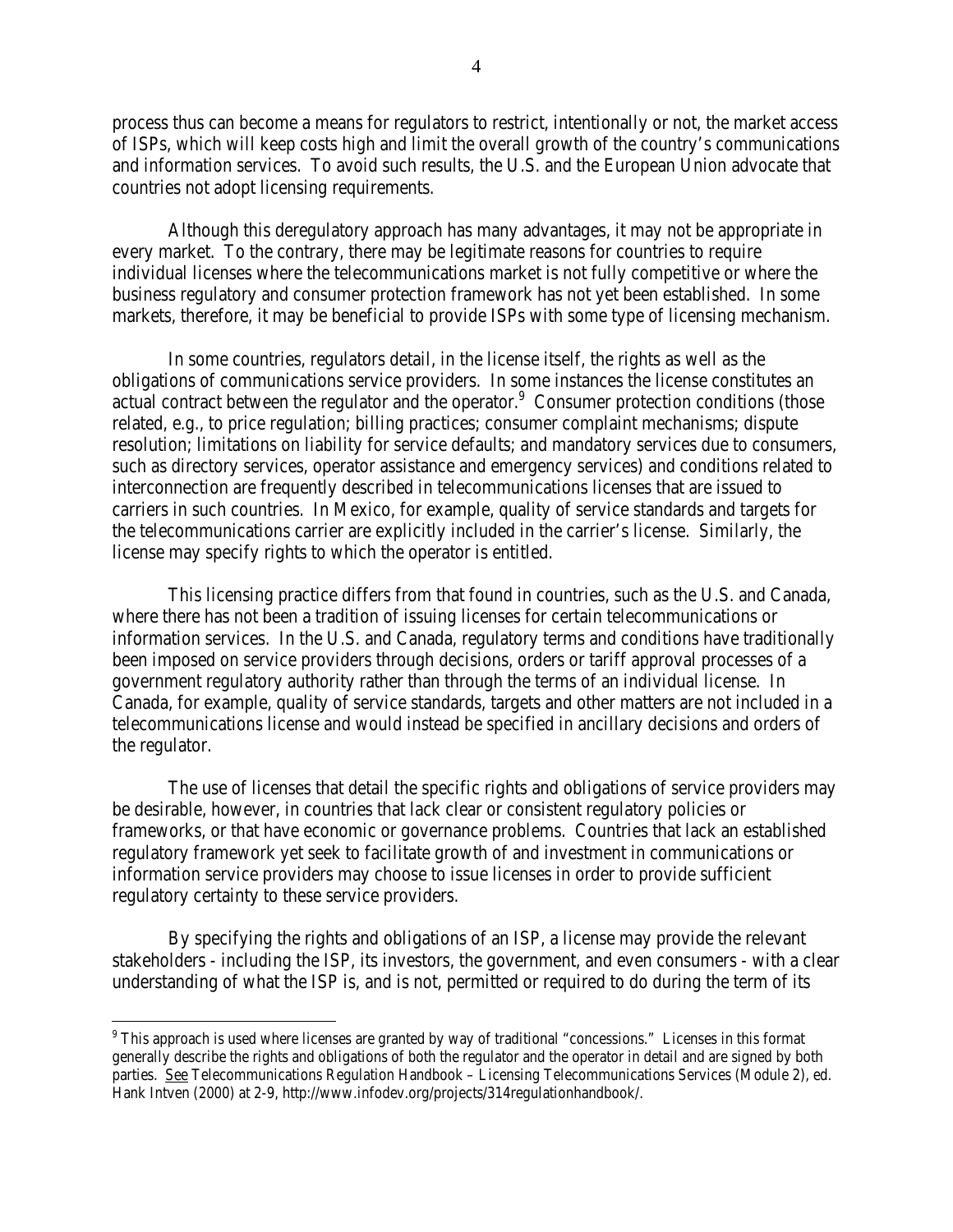license. This clear definition of a communications provider's rights is often critical to enable the business to raise the financing needed to fund its operations and otherwise to operate its business.<sup>10</sup>

In the event that a licensing mechanism is adopted in an effort to protect ISP rights, regulators must ensure that any general authorization or individual licensing system is structured to provide for the lightest possible regulation of ISPs.

#### III. Best Practices for Licensing and Authorizations

Although licensing methods vary widely among countries, there are some common features that are considered to be among the best licensing practices. The following description draws largely upon practices advocated in the Licensing Directive adopted by the European Union in 1997, the General Agreement on Trade in Services (GATS) and the 1997 Agreement on Basic Telecommunications of the World Trade Organization (WTO). While the EU Licensing Directive is designed to govern procedures for authorizing telecommunications networks, many of its general principles also would be applicable to any licensing scheme adopted for ISPs.

The recommended elements of an ISP licensing or authorization scheme are briefly listed below. These elements generally seek to ensure that any licensing or authorization requirements are open, non-discriminatory and transparent, and do not constitute unnecessary barriers to competition and innovation.

#### A. Best Practices for General Authorizations

#### -- Conditions for Authorization

- ß Any conditions imposed on ISP authorizations should be non-discriminatory, proportionate and transparent, and should be justified in relation to the service concerned. Under EU law, the specific types of conditions that may be attached to general authorizations are very limited, but include:<sup>11</sup>
	- **EXECUTE:** information to be provided under a notification requirement;

 $\overline{a}$  $10$  The potential importance of this licensing mechanism is demonstrated in a Web site post by the International Trade Administration of the U.S. Department of Commerce ("DOC"), dated August of 1999. This website indicates that ISPs in Botswana requested that the Botswana Telecommunications Authority (BTA), the country's independent regulatory body, create a licensing mechanism in order to give the ISPs legal standing in negotiations with the Botswana Telecommunications Corporation (BTC), the country's monopoly line telephony provider. The BTA was reportedly considering the request although it wanted to avoid a regulatory situation where it would be required to scrutinize companies that sought to provide Internet services. The DOC speculated that the likely outcome would be a license on demand system where the BTA provided licenses to ISPs without a review process. Since this Web site has not been updated since late 1999, there is no further information regarding action by the BTA on this request.

<sup>&</sup>lt;sup>11</sup> These conditions are drawn from the Annex to the EU Authorisation Directive. Many of the conditions are applicable to telecommunications providers rather than ISPs and therefore have not been listed here. See also the 1997 EU Licensing Directive, now repealed, http://europa.eu.int/ISPO/infosoc/telecompolicy/en/dir97-13en.htm .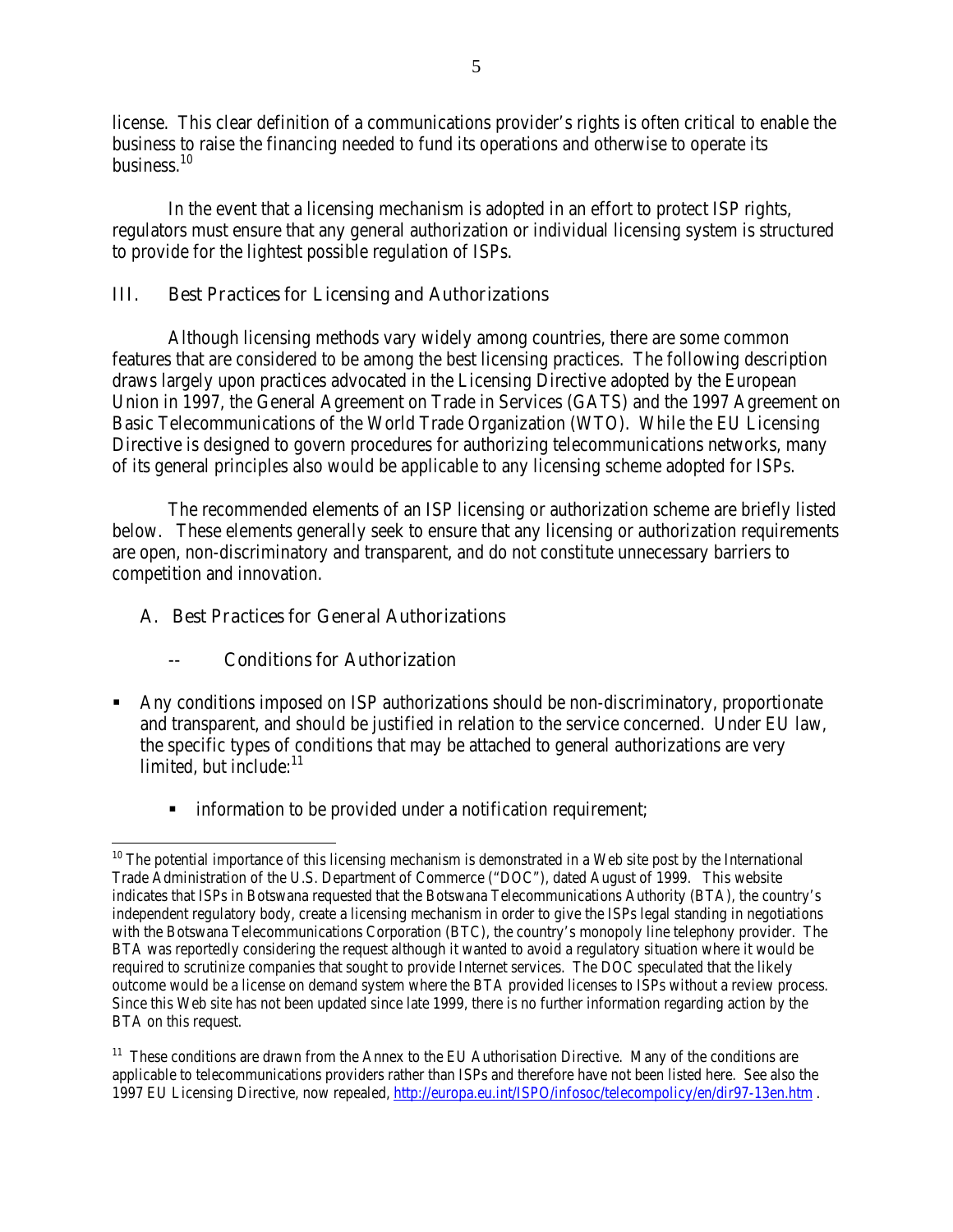- conditions relating to the protection of users and subscribers, namely privacy protection and consumer protection;
- conditions relating to the interconnection of networks, the interoperability of services and universal service obligations;
- **EXECUTE:** restrictions in relation to the transmission of illegal content; and
- ß measures relating to the enabling of legal interception by competent national authorities.

## -- Notification

ß Service providers may be required to notify the regulator before providing the intended service. Under EU law, the amount of information that can be demanded is limited to what is necessary for identification of the service provider, and the service provider cannot be required to wait for any period of time before starting to provide the services covered by the general authorization.

## -- Right of Review, Remediation and Appeal

ß If the regulator finds that a service provider does not comply with the conditions of a general authorization, it may inform the service provider that it is not entitled to use the general authorization and/or impose on the service provider proportionate measures to ensure compliance. The service provider shall have an opportunity to state its views on the application of any such conditions and to remedy any breaches within a defined period of time. If the service provider is able to correct the breaches or deficiencies within a specified period of time, the regulator shall annul or modify its initial decision and state the reasons for this decision. If the service provider is unable to correct the deficiencies, the regulator shall, within a defined period of time (e.g., two months of its initial decision) confirm its decision and state the reasons for its decision. This subsequent decision shall be communicated to the service provider within a defined period of time (e.g., one week). A procedure also should be established to permit the regulated entity to appeal the regulator's decisions to an independent institution.

## B. Best Practices Applicable to Licenses

# Public Availability of Licensing Criteria<sup>12</sup>

- ß Where a license is required of ISPs, the following should be published and made publicly available:
	- all licensing criteria; $^{13}$

 $\overline{a}$ <sup>12</sup> See Appendix A, Annex to the Fourth Protocol to the GATS Agreement, the "Agreement on Basic Telecommunications" negotiated under the auspices of the World Trade Organization (WTO) in February 1997, which came into effect on January 1, 1998. These procedures also should be applied to any criteria associated with an authorization or licensing process.

 $13$  The regulator must publish any notification, registration or licensing requirements that must be met before any ISP is permitted to do business.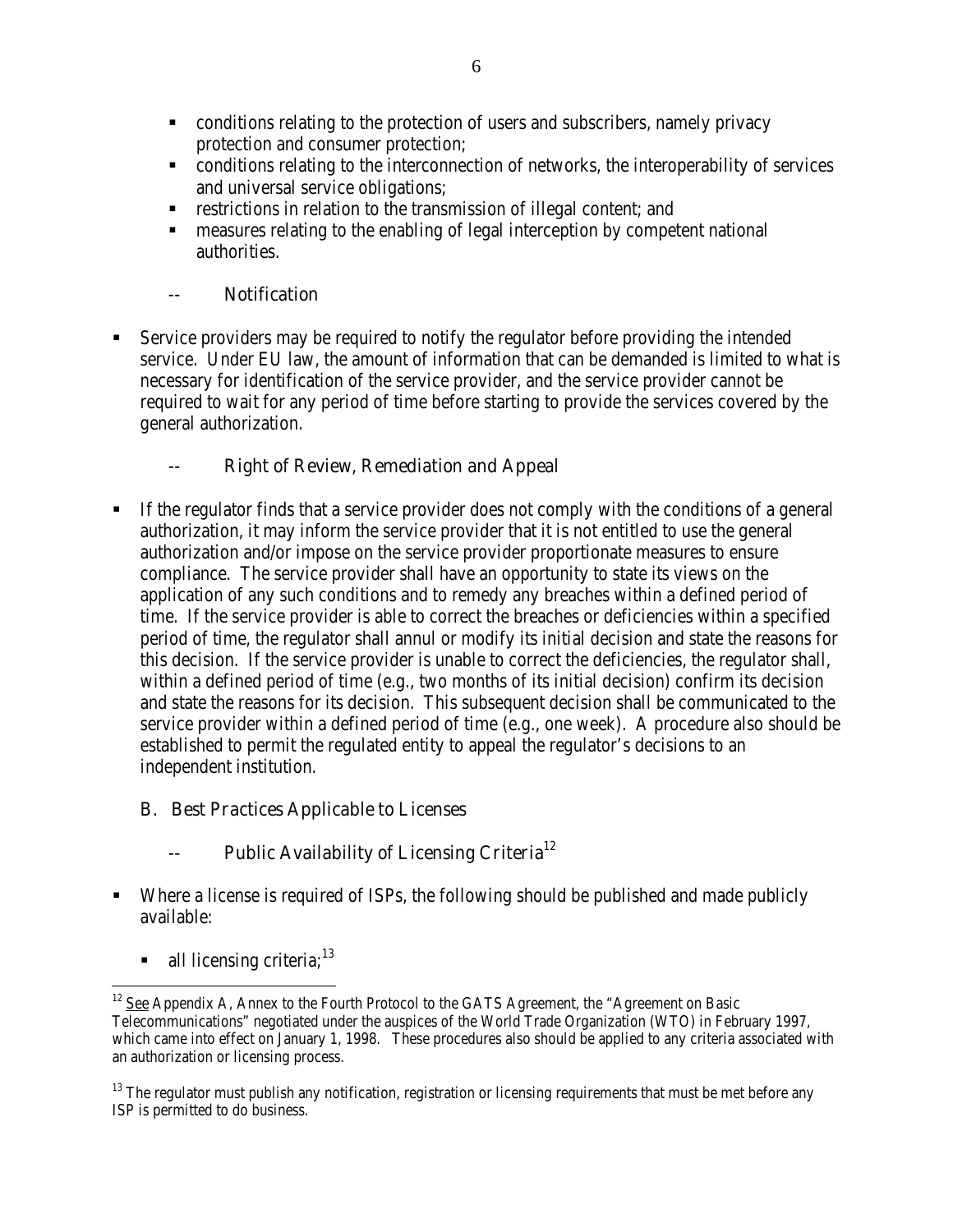- the period of time normally required to reach a decision concerning an application; and
- ß the terms and conditions of individual licenses.
- The reasons for the denial of any license must be made known to the applicant upon request.

### -- Licensing Conditions

ß Any license conditions must be objectively justified, proportionate, non-discriminatory and transparent. See, for example, the allowable conditions for general authorizations described above. Regulators generally should keep license conditions and filing requirements to a minimum. It would be unduly burdensome, for example, to require ISPs to submit excessive amounts of business information to the regulator, such as: business plans; extensive technical filings; showings of experience; bank statements; or information detailing the source of funding. $^{14}$ 

#### -- Granting and Revoking Licenses

- ß All licenses should be granted through open, non-discriminatory and transparent procedures. Furthermore, all applicants should be subject to the same procedures, unless there is an objective reason for differentiation.
- ß Any entity that fulfills the conditions adopted and published by the regulatory authority shall be entitled to receive an individual license. When a licensee fails to comply with a condition attached to the license, the regulatory authority may withdraw, amend, or suspend the individual license or impose, in a proportionate manner, specific measures aimed at ensuring compliance. The regulatory authority shall, at the same time, give the entity a reasonable opportunity to state its view on the application of the conditions and, except in the case of repeated breaches by the entity, the entity shall have an opportunity, within a defined period of time, to remedy the breach. If the breach is remedied, the regulatory authority shall, within a defined period of time, annul or modify its decision and state the reason for its decision. If the breach is not remedied, the regulatory authority shall, within a defined period of time after its initial intervention, confirm its decision and state the reasons for its actions. The decision shall be communicated to the entity within a defined period of time (i.e., one week).

#### -- Time Limits

 $\overline{a}$ 

ß The regulator should adopt and adhere to reasonable time limits for acting upon license requests.

 $14$  Some of this information may be relevant to regulators when they are reviewing requests to provide broadcast, wireless, voice telephony or other services that use scarce resources or otherwise affect the provision of essential communications services. These showings are arguably of lesser importance, however, for information service providers, such as ISPs. Regulators should request such materials only when they have an actual need.